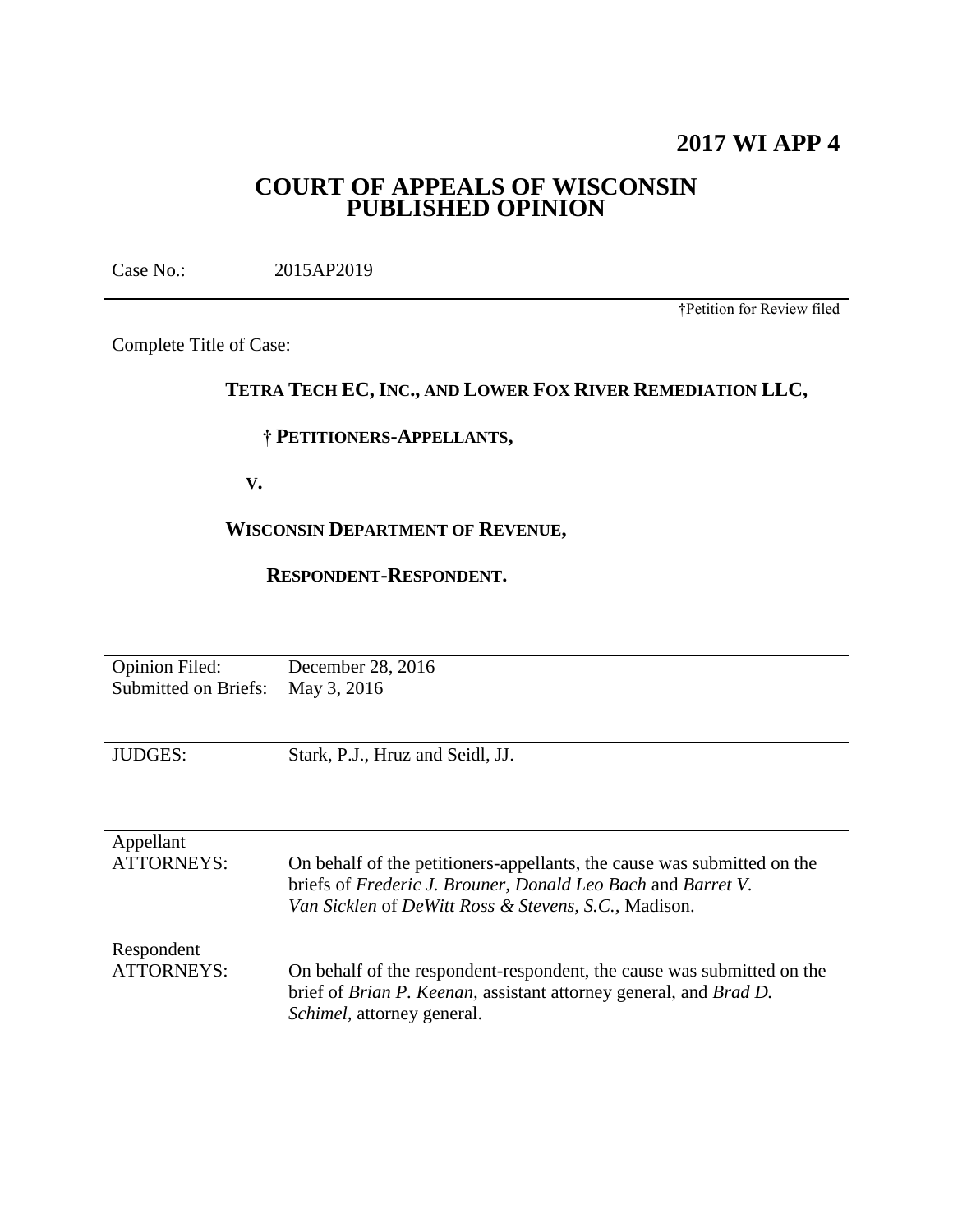# 2017 WI App 4

# **COURT OF APPEALS DECISION DATED AND FILED**

# **December 28, 2016**

**Diane M. Fremgen Clerk of Court of Appeals**

#### **NOTICE**

**This opinion is subject to further editing. If published, the official version will appear in the bound volume of the Official Reports.** 

**A party may file with the Supreme Court a petition to review an adverse decision by the Court of Appeals.** *See* **WIS. STAT. § 808.10 and RULE 809.62.** 

# **Appeal No. 2015AP2019 Cir. Ct. No. 2015CV132 STATE OF WISCONSIN IN COURT OF APPEALS**

## **TETRA TECH EC, INC., AND LOWER FOX RIVER REMEDIATION LLC,**

 **PETITIONERS-APPELLANTS,**

 **V.**

**WISCONSIN DEPARTMENT OF REVENUE,**

 **RESPONDENT-RESPONDENT.**

APPEAL from an order of the circuit court for Brown County: MARC A. HAMMER, Judge. *Affirmed*.

Before Stark, P.J., Hruz and Seidl, JJ.

¶1 SEIDL, J. In this sales and use tax case, the Tax Appeals Commission concluded: (1) Stuyvesant Dredging, Inc.'s (SDI) activity of separating dredged material from the Fox River into its constituent parts constituted "processing" of tangible personal property under WIS. STAT.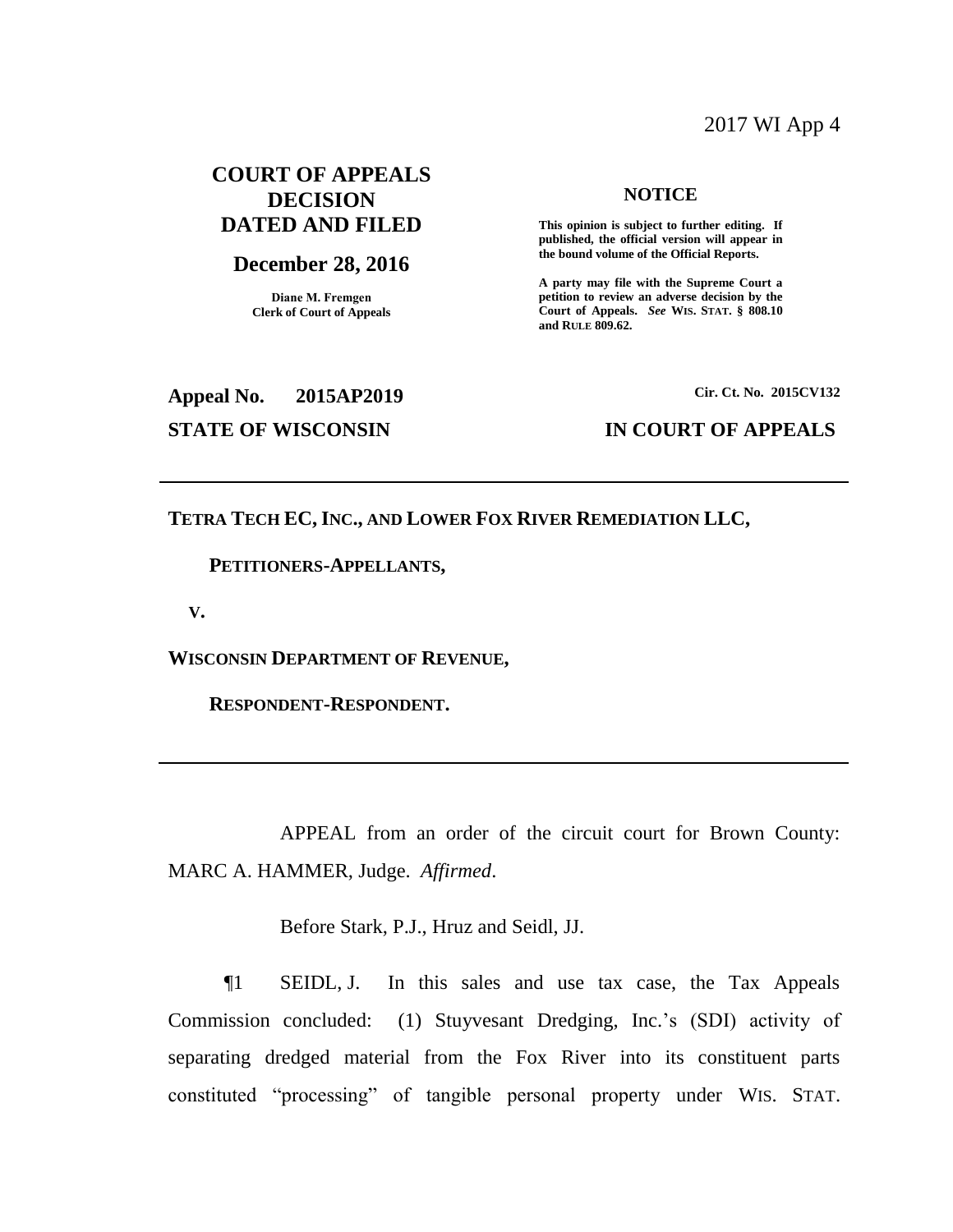§ 77.52(2)(a)11. (2007-08),<sup>1</sup> and thus is a service subject to Wisconsin's retail sales and use tax; and (2) WIS. STAT. § 77.59(3) did not preclude the Department of Revenue from raising an alternative legal basis for taxation before the commission that was not first asserted in the Department's written notices of determination to Lower Fox River Remediation, LLC (Fox River Remediation) and Tetra Tech EC, Inc. (Tetra Tech).

¶2 We determine the commission's legal conclusions are entitled to great weight deference and, under that deferential standard, we conclude they are reasonable. We also conclude the Department complied with the requirements of WIS. STAT. § 77.59(3). Therefore, we affirm the circuit court's order affirming the commission's order.

## **BACKGROUND**

¶3 The material facts are undisputed. In 2007, the Environmental Protection Agency ordered several Wisconsin paper companies to remediate the environmental impact caused by polychlorinated biphenyls  $(PCBs)^2$  the companies had previously released into the Fox River. In response, the paper companies created Fox River Remediation. Fox River Remediation hired Tetra Tech as its

<sup>&</sup>lt;sup>1</sup> The relevant tax years for this case are 2007-09. Therefore, the 2005-06 and 2007-08 versions of the Wisconsin Statutes apply. However, because there are no substantive differences between the 2005-06 and 2007-08 versions of the relevant portions of the Wisconsin Statutes, all subsequent references to the Wisconsin Statutes are to the 2007-08 version unless otherwise indicated.

<sup>&</sup>lt;sup>2</sup> According to the Environmental Protection Agency, PCBs are "'probable' human carcinogens and a risk factor for other serious, long-term health effects." Vanessa de la Torre, *Hartford School Gets New Tests to Find Contaminants*, HARTFORD COURANT (Jan. 20, 2015, 9:30 AM), http://www.courant.com/community/hartford/hc-hartford-school-board-pcbs-0121- 20150120-story.html.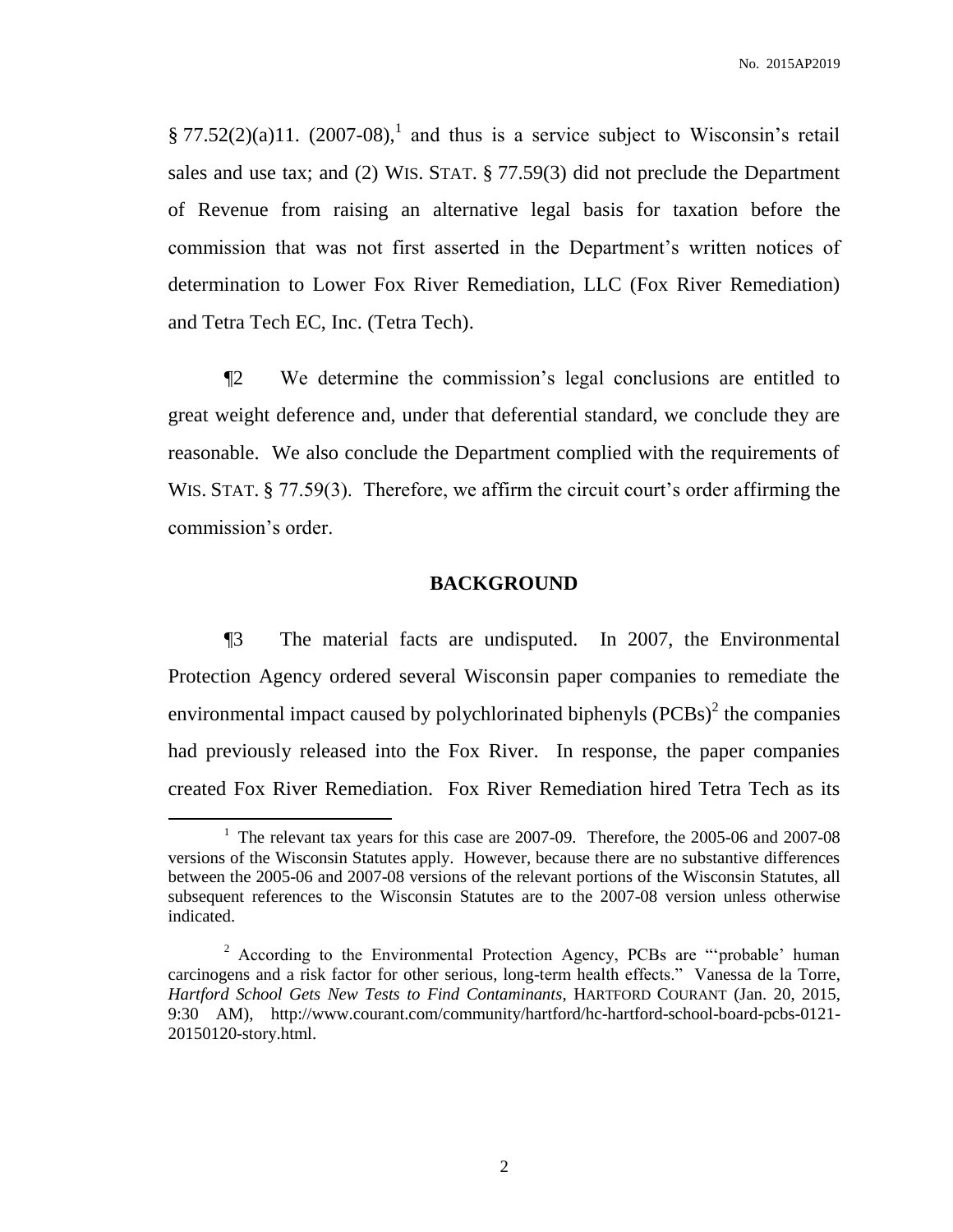general contractor to perform the remediation. Tetra Tech, in turn, hired SDI as one of its subcontractors. SDI was hired to separate the material dredged from the Fox River into its constituent components so that those components could be delivered to, and disposed of, by Tetra Tech. More specifically, SDI removes the sand from the dredged material and then extracts the water from the finer-grained sediments left over from the desanding through the use of membrane filter presses. The remaining material, consisting of the finer-grained sediments and PCBs, is then disposed of by Tetra Tech.

¶4 In 2010, the Department conducted a field audit of Fox River Remediation and Tetra Tech. After completing its field audit, the Department issued written notices to both entities. The Department concluded that Tetra Tech owed sales tax on the portion of its sale of remediation services to Fox River Remediation that represented SDI's activities. The Department also concluded that Fox River Remediation owed use tax on the portion of its purchase of remediation services from Tetra Tech that represented SDI's activities. In its written notices to both entities, the Department concluded that SDI's activities were taxable under WIS. STAT.  $\S 77.52(2)(a)10.<sup>3</sup>$  The Department did not cite  $\S 77.52(2)(a)11.<sup>4</sup>$  in its written notices as a legal basis for imposing tax liability.

<sup>&</sup>lt;sup>3</sup> Subject to certain exceptions, WIS. STAT.  $\S 77.52(2)(a)10$ . imposes sales and use tax on "the repair, service, alteration, fitting, cleaning, painting, coating, towing, inspection, and maintenance of all items of tangible personal property."

<sup>&</sup>lt;sup>4</sup> Subject to certain exceptions, WIS. STAT.  $\S 77.52(2)(a)11$ . imposes sales and use tax on "[t]he producing, fabricating, processing, printing or imprinting of tangible personal property for a consideration for consumers who furnish directly or indirectly the materials used in the producing, fabricating, processing, printing or imprinting."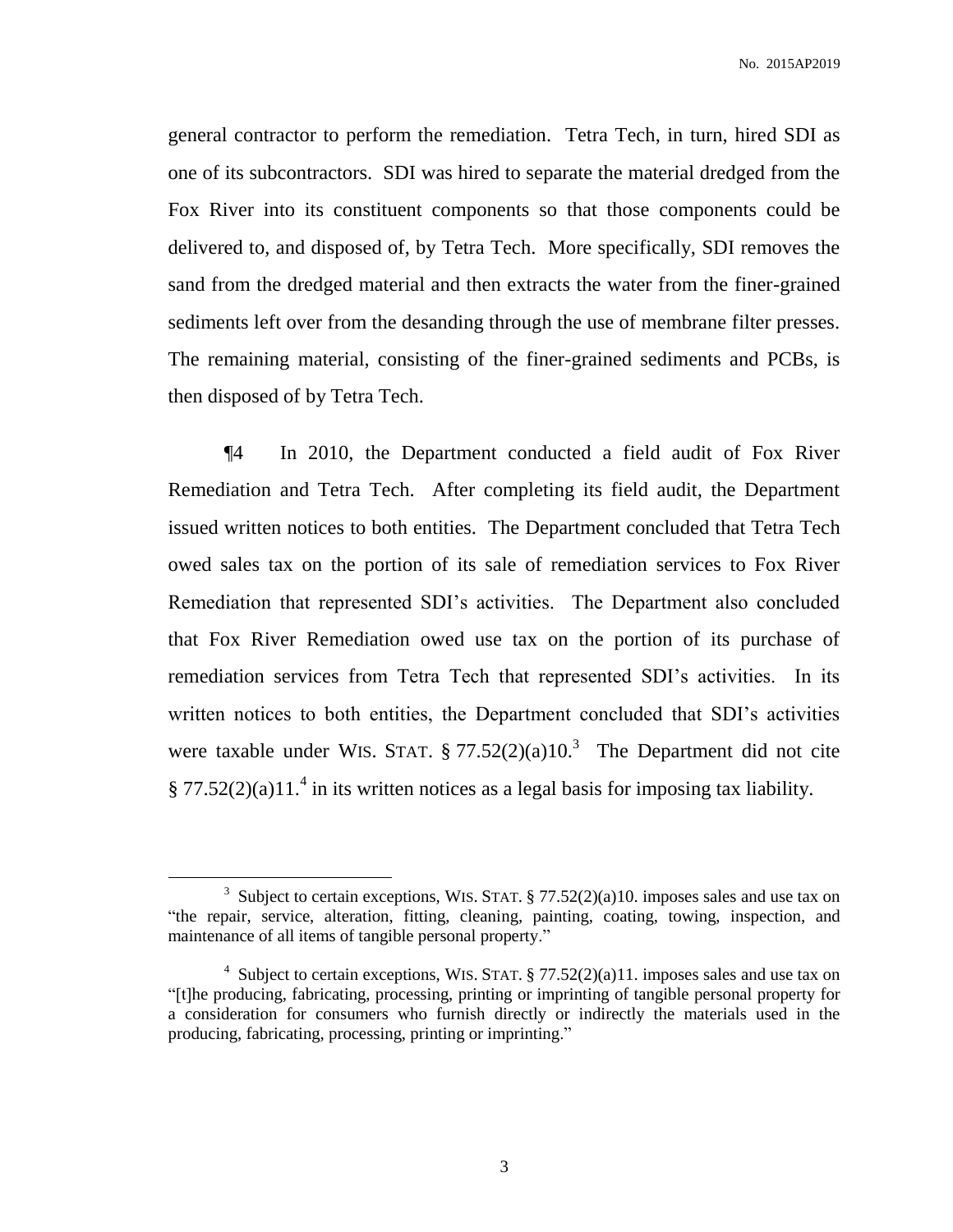No. 2015AP2019

¶5 In 2011, both entities filed petitions for redetermination with the Department. With respect to the taxability of SDI's activities, the Department denied in part the petitions for redetermination in 2012, again concluding that SDI's activities were taxable under WIS. STAT. § 77.52(2)(a)10.

¶6 Fox River Remediation and Tetra Tech petitioned the commission to review the Department's determinations. Fox River Remediation, Tetra Tech, and the Department each moved for summary judgment. The Department argued that SDI's activities were taxable under WIS. STAT. § 77.52(2)(a)10. or, alternatively, as "processing" of tangible personal property under  $\S 77.52(2)(a)11$ . The commission agreed with the alternative argument, concluding that SDI's activities constituted "processing" of tangible personal property under  $\S 77.52(2)(a)11$ . The commission also rejected Fox River Remediation and Tetra Tech's argument that WIS. STAT. § 77.59(3)<sup>5</sup> precluded the Department from raising § 77.52(2)(a)11. as an alternative legal basis for taxation before the commission even though it was not first asserted in the Department's written notices of determination.

<sup>&</sup>lt;sup>5</sup> WISCONSIN STAT.  $\S 77.59(3)$  states, in relevant part:

No determination of the tax liability of a person may be made unless written notice of the determination is given to the taxpayer …. The notice required under this paragraph shall specify whether the determination is an office audit determination or a field audit determination, and it shall be in writing. If the department is unable to obtain service by mail, publication of it as a class 3 notice, under ch. 985, shall be service of notice in any case where notice is required under this subchapter.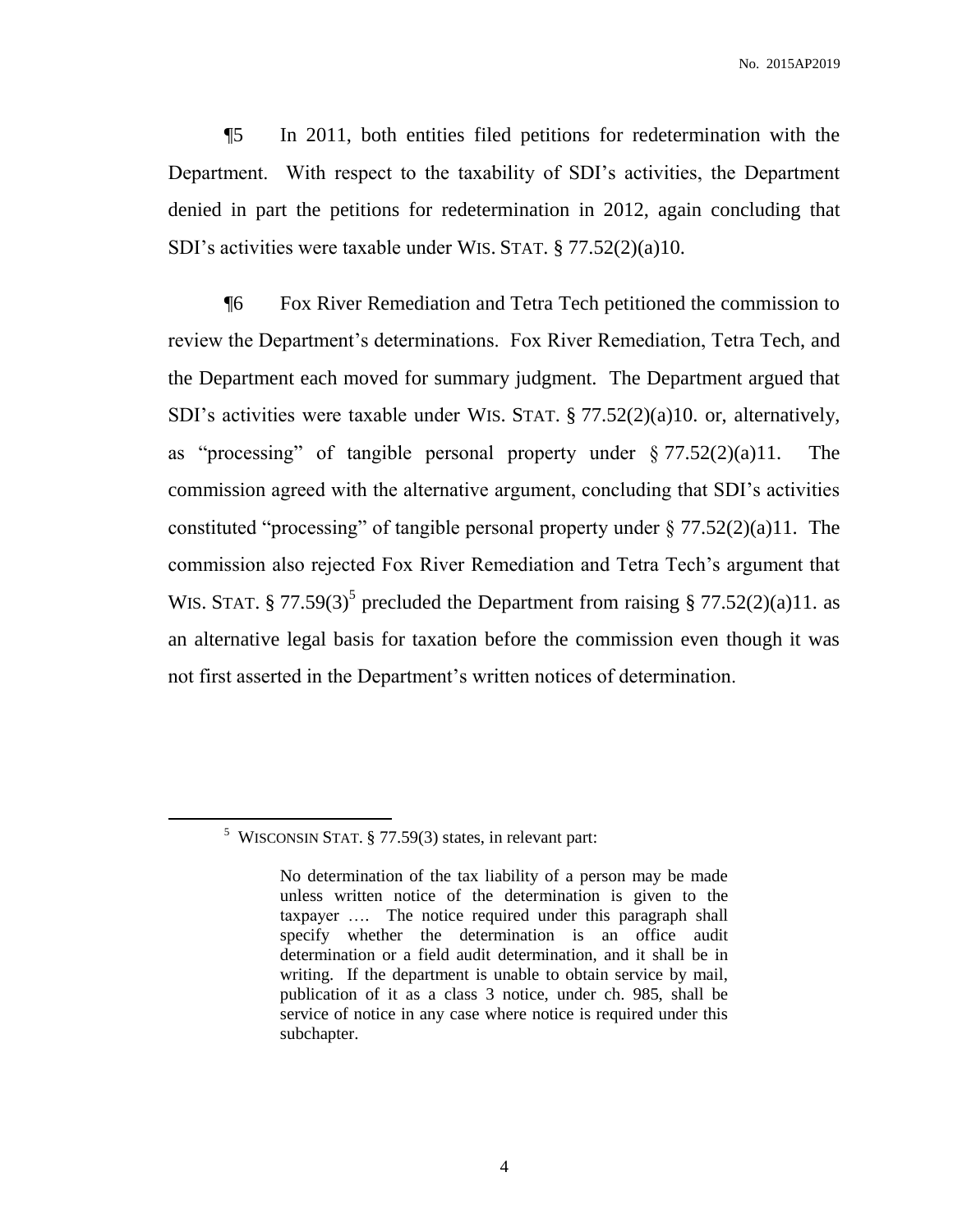¶7 Fox River Remediation and Tetra Tech petitioned the circuit court to review the commission's decision. The circuit court affirmed the commission's order. Fox River Remediation and Tetra Tech now appeal.

## **DISCUSSION**

¶8 "In an appeal following a decision of the Tax Appeals Commission, we review the [c]ommission's decision, not the circuit court's." *Xerox Corp. v. DOR*, 2009 WI App 113, ¶8, 321 Wis. 2d 181, 772 N.W.2d 677 (citation omitted). When reviewing the commission's interpretation or application of a statute, we apply one of three levels of deference: great weight, due weight, or no deference. *DOR v. A. Gagliano Co.*, 2005 WI App 170, ¶22, 284 Wis. 2d 741, 702 N.W.2d 834 (citing *Zip Sort, Inc. v. DOR*, 2001 WI App 185, ¶¶11-14, 247 Wis. 2d 295, 634 N.W.2d 99).

¶9 The highest level of deference, great weight deference, is appropriate when:

> (1) the agency was charged by the legislature with the duty of administering the statute; (2) the interpretation of the agency is one of long-standing; (3) the agency employed its expertise or specialized knowledge in forming the interpretation; and (4) the agency's interpretation will provide uniformity and consistency in the application of the statute.

*Xerox Corp.*, 321 Wis. 2d 181, ¶47 (citation omitted). "Great weight deference is also applied to an agency's interpretation 'if it is intertwined with value and policy determinations inherent in the agency's statutory decisionmaking function.'" *Id.* (quoting *Barron Elec. Co-op. v. PSC*, 212 Wis. 2d 752, 761 & n.5, 569 N.W.2d 726 (Ct. App. 1997)). When an agency's legal conclusion is accorded great weight deference, we will uphold the agency's conclusion "as long as it is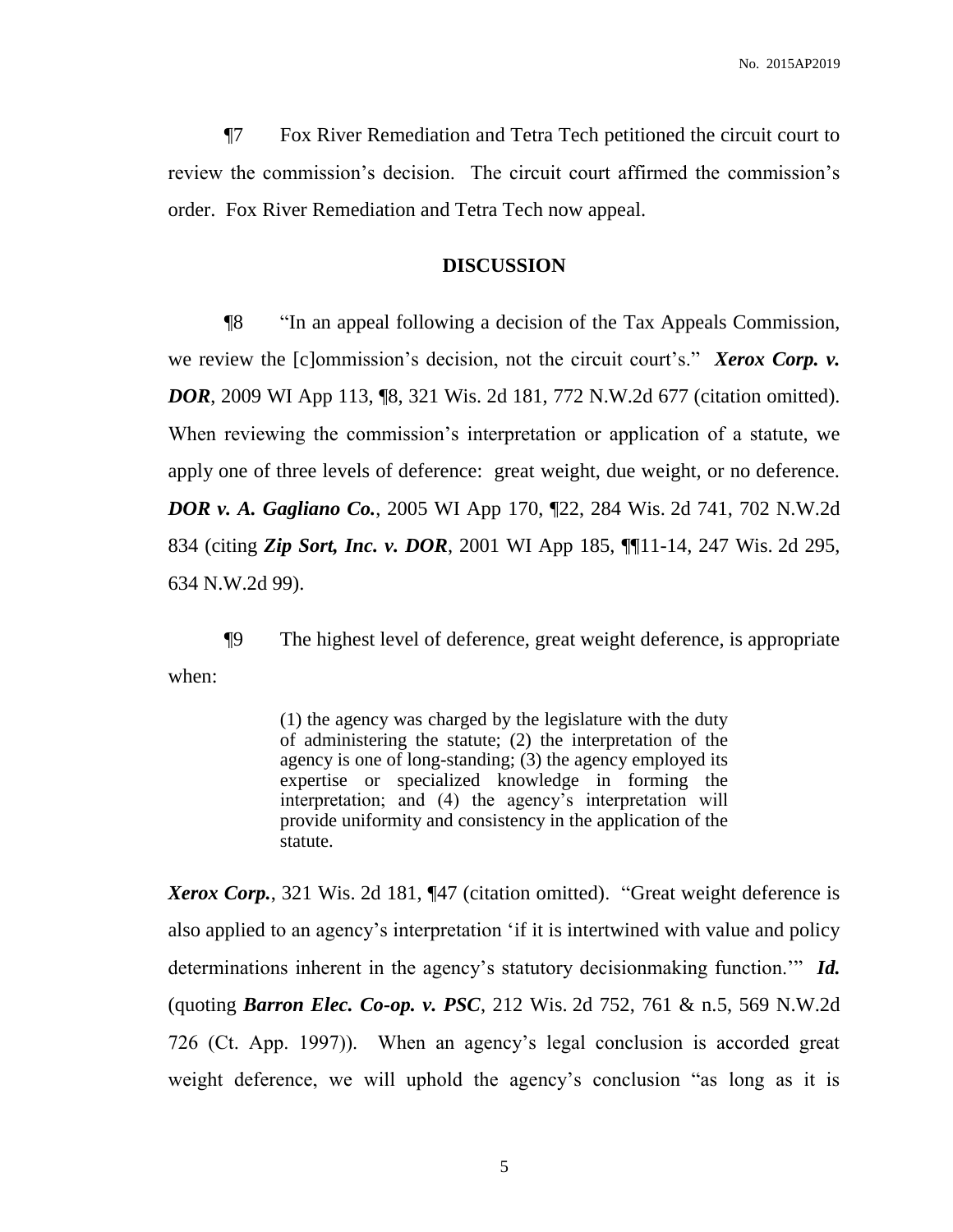reasonable and not contrary to the clear meaning of the applicable statutes, even if another conclusion is more reasonable." *Id.* (citation omitted).

¶10 The intermediate level of deference, due weight deference, "is appropriate when 'an agency has some experience in the area, but has not developed any particular expertise in interpreting and applying the statute at hand that would put the agency in a better position to interpret the statute than a reviewing court.'" *Id.*, ¶48 (quoting *Stoughton Trailers, Inc. v. LIRC*, 2007 WI 105, ¶28, 303 Wis. 2d 514, 735 N.W.2d 477). When an agency's legal conclusion is accorded due weight deference, we will uphold the agency's conclusion "if it is reasonable and comports with the purpose of the statute, and no other interpretation is more reasonable." *Id.* (citation omitted).

¶11 The lowest level of deference, no deference, is appropriate when: "(1) the issue before the agency is clearly one of first impression; (2) a legal question is presented and there is no evidence of any special agency expertise or experience; or (3) the agency's position on an issue has been so inconsistent that it provides no real guidance." *Zip Sort, Inc.*, 247 Wis. 2d 295, ¶14 (citation omitted).

# *I. The Commission's Legal Conclusions are Entitled to Great Weight Deference.*

¶12 Utilizing the four-prong test described in *Xerox Corp.*, we conclude the commission's legal conclusions in this case are entitled to great weight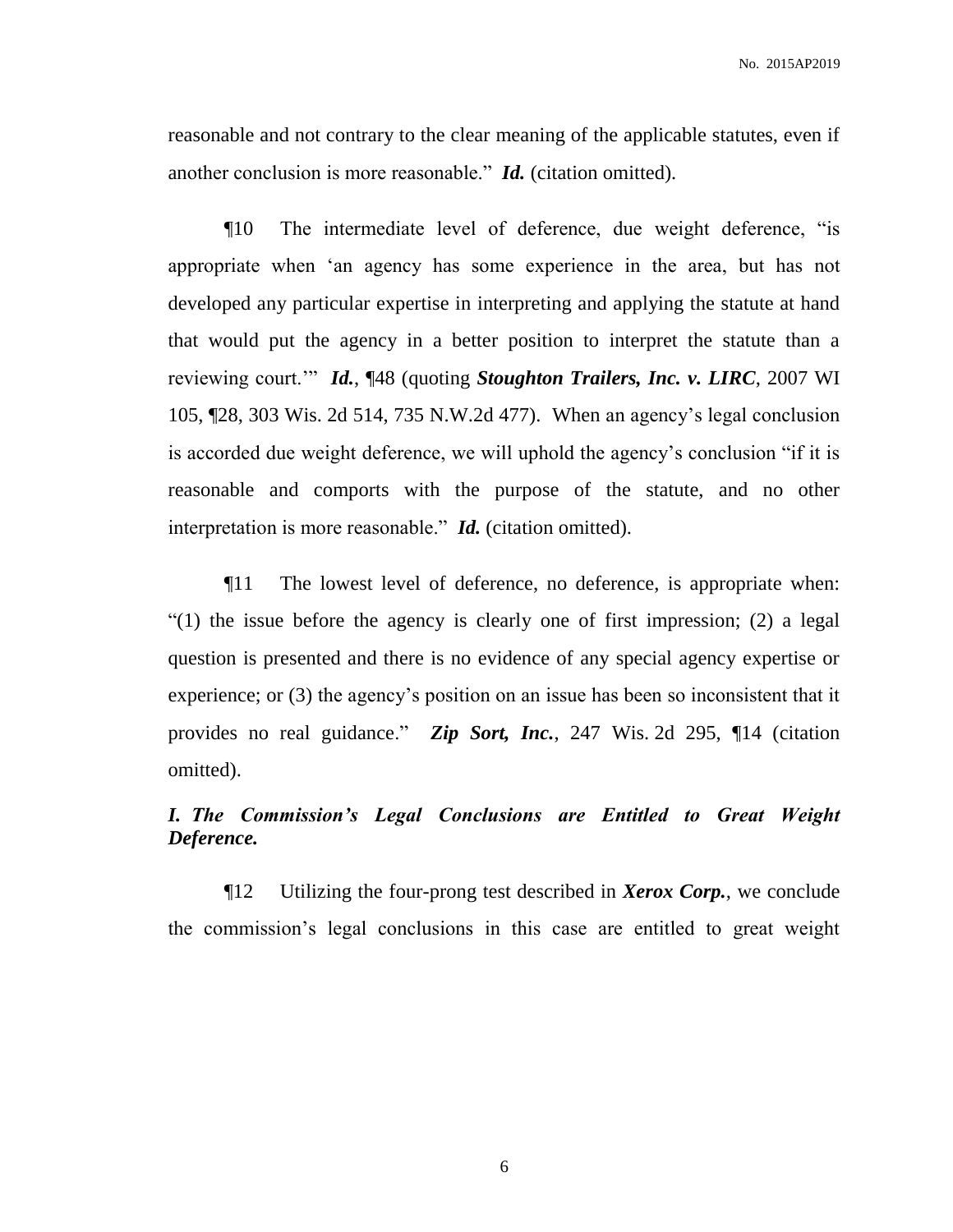No. 2015AP2019

deference.<sup>6</sup> The commission "is charged with interpreting and administering the tax code and adjudicating taxpayer claims." *Milwaukee Symphony Orchestra, Inc. v. DOR*, 2010 WI 33, 138, 324 Wis. 2d 68, 781 N.W.2d 674 (citing WIS. STAT. § 73.01(4) (1995-96)). Thus, the first prong for great weight deference is satisfied because the statutory provisions at issue are contained within WIS. STAT. ch. 77, which is part of Wisconsin's tax code that the commission is charged with administering.

¶13 An agency's interpretation and application of a statute satisfy the second prong for great weight deference if "the agency's practice and methods of evaluating' issues of a similar nature" has been "long-standing." *Wisconsin Bell, Inc. v. PSC*, 2004 WI App 8, ¶19, 269 Wis. 2d 409, 675 N.W.2d 242, *aff'd by an equally divided court*, 2005 WI 23, 279 Wis. 2d 1, 693 N.W.2d 301; *see also Citizens' Util. Bd. v. PSC*, 211 Wis. 2d 537, 551-52, 565 N.W.2d 554 (Ct. App. 1997) ("Although the PSC's determination of 'adequacy' … is unique to this case, the agency's practice and methods … are long-standing ...."). The commission's practice and method of interpreting "processing" in WIS. STAT. § 77.52(2)(a)11. is long-standing; the commission has interpreted that term broadly for almost two

<sup>&</sup>lt;sup>6</sup> Fox River Remediation and Tetra Tech argue the commission's legal conclusions are entitled to no deference for two principal reasons. First, they argue the commission exceeded its authority by converting the narrow and selective sales and use tax on specific, enumerated retail services into a general sales and use tax on all retail services. However, the commission's *reasonable* interpretation of "processing" in WIS. STAT. § 77.52(2)(a)11. does not convert Wisconsin's sales and use tax on specific, enumerated retail services into a general sales and use tax on all retail services. *See infra* ¶¶17-20. Second, they argue the commission did not utilize its expertise to interpret "processing" in WIS. STAT.  $\S$  77.52(2)(a)11. because it referred to a dictionary definition. This argument was first raised in their reply brief. Therefore, we decline to address it. *See Bilda v. County of Milwaukee*, 2006 WI App 57, ¶20 n.7, 292 Wis. 2d 212, 713 N.W.2d 661 ("It is a well-established rule that we do not consider arguments raised for the first time in a reply brief." (citation omitted)).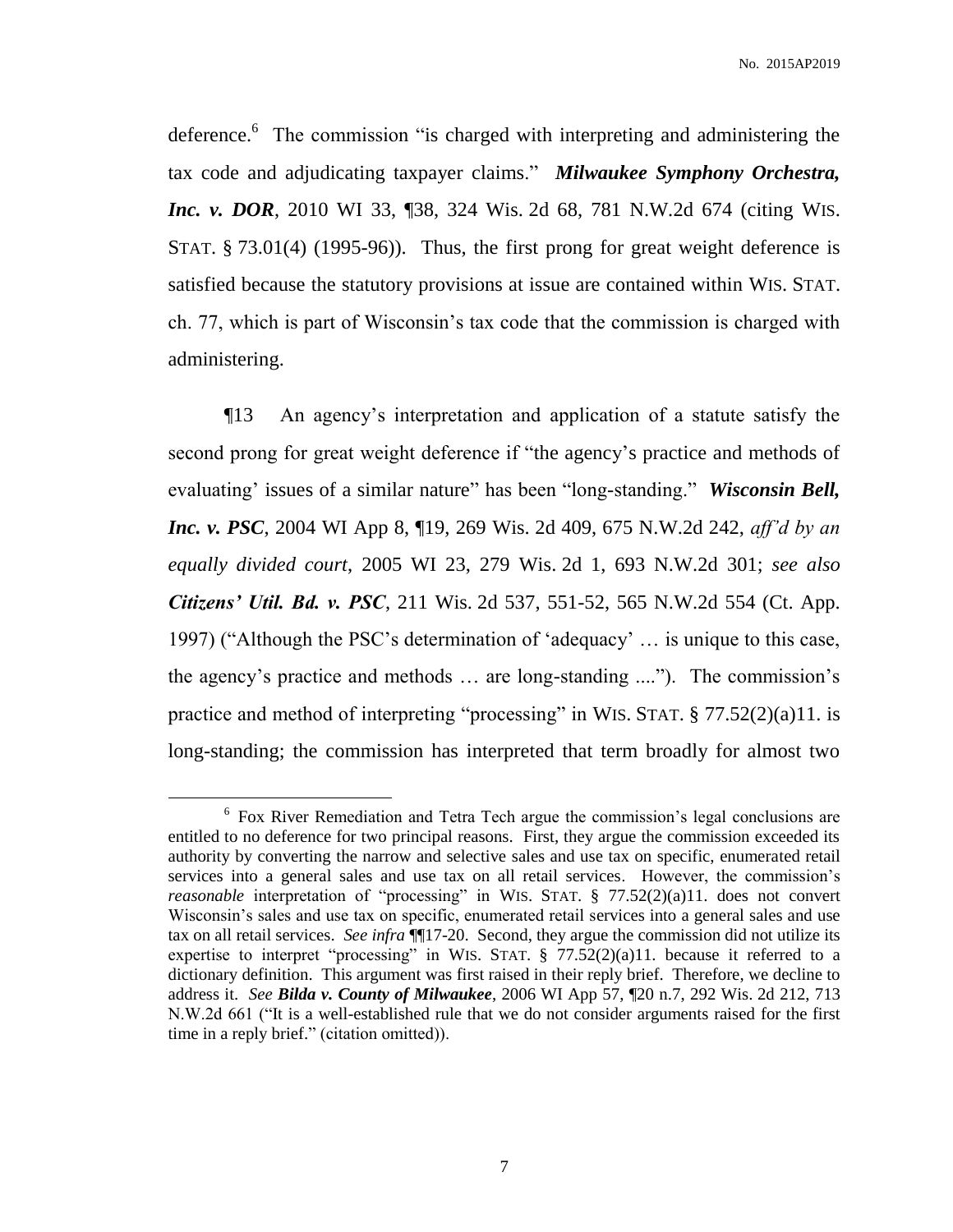decades. *See, e.g.*, *Hammersley Stone Co. v. DOR*, Wis. Tax Rep. (CCH) ¶400-383 at 31,399 (WTAC 1998) (noting that the term "processing" in WIS. STAT  $\S 77.52(2)(a)11.$  (1991-92) is "quite comprehensive" and concluding that it applies to the crushing of stone). Likewise, the commission's practice and method of interpreting WIS. STAT. § 77.59 is long-standing; for more than a decade, the commission has interpreted § 77.59 as not precluding the Department from raising an alternative legal basis for taxation before the commission that was not first asserted in the Department's written notices of determination. *See, e.g.*, *Midwest Track Assocs. v. DOR*, Wis. Tax Rep. (CCH) ¶400-825 at 33,291 (WTAC 2005) ("[N]othing in the procedures cited by Midwest Track prohibits the Department from advancing a new theory to the [c]ommission in support of its assessment regarding a specified activity.").

¶14 An agency's interpretation and application of a statute satisfies the third prong for great weight deference "if the agency has developed expertise interpreting and applying *the statute* at issue." *Xerox Corp.*, 321 Wis. 2d 181, ¶51. We have no difficulty in concluding that the commission has sufficient experience in interpreting and applying  $\S 77.52(2)(a)11$ . and  $\S 77.59$  to satisfy this prong. *See, e.g.*, *Midwest Track Assocs.*, *supra* at 33,291 (interpreting and applying § 77.59); *Hammersley*, *supra* at 31,399 (interpreting and applying  $§ 77.52(2)(a)11.$ ).

¶15 Finally, we conclude the fourth prong is satisfied because the commission's interpretation of WIS. STAT.  $\S$  $\S$  77.52(2)(a)11. and 77.59 "will encourage uniformity and consistency in the application" of those statutory provisions, especially in light of the commission's expertise and long-standing interpretation of those provisions. *Xerox Corp.*, 321 Wis. 2d 181, ¶50.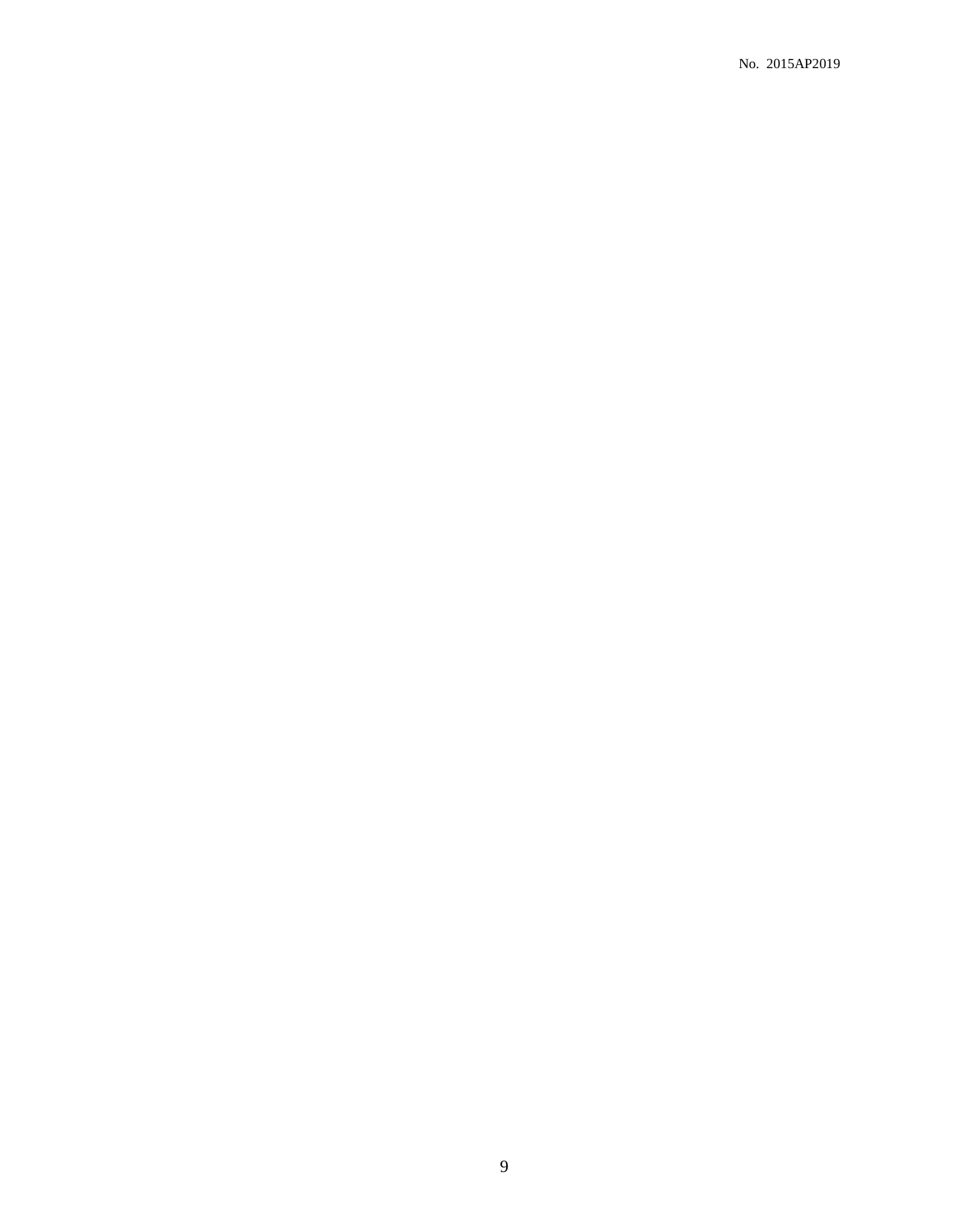## *II. The Commission's Legal Conclusions are Reasonable.*

¶16 "Having concluded that the [c]ommission's decision is entitled to great weight deference, our review is limited to the reasonableness of the [c]ommission's determination[s]." *Id.*, ¶56. If the commission's interpretation and application of WIS. STAT.  $\S$   $77.52(2)(a)11$ . and  $77.59(3)$  are reasonable, we will sustain those interpretations, "even if a more reasonable interpretation exists." *Id.* (citation omitted).

# *A. SDI's Activities Reasonably Constitute "Processing" of Tangible Personal Property Under WIS. STAT. § 77.52(2)(a)11.*

¶17 The commission concluded that SDI's activities constituted "processing" of tangible personal property under WIS. STAT. § 77.52(2)(a)11., and were therefore a service subject to Wisconsin's retail sales and use tax. Because "processing" is not defined in the Wisconsin Statutes, the commission utilized a dictionary to interpret "processing" to mean: "to put through the steps of a prescribed procedure; or, to prepare, treat, or convert by subjecting to a special process." *See* WEBSTER'S THIRD NEW INTERNATIONAL DICTIONARY 1808 (unabr. 1993) (defining "processing" as "to subject to a particular method, system, or technique of preparation, handling, or other treatment designed to effect a particular result" or "put through a special process"). It was reasonable for the commission to utilize a recognized dictionary definition in such a situation. *See Xerox Corp.*, 321 Wis. 2d 181, ¶61 (noting that the commission's use of a dictionary definition to construe an undefined statutory term "is a well-established practice in statutory interpretation").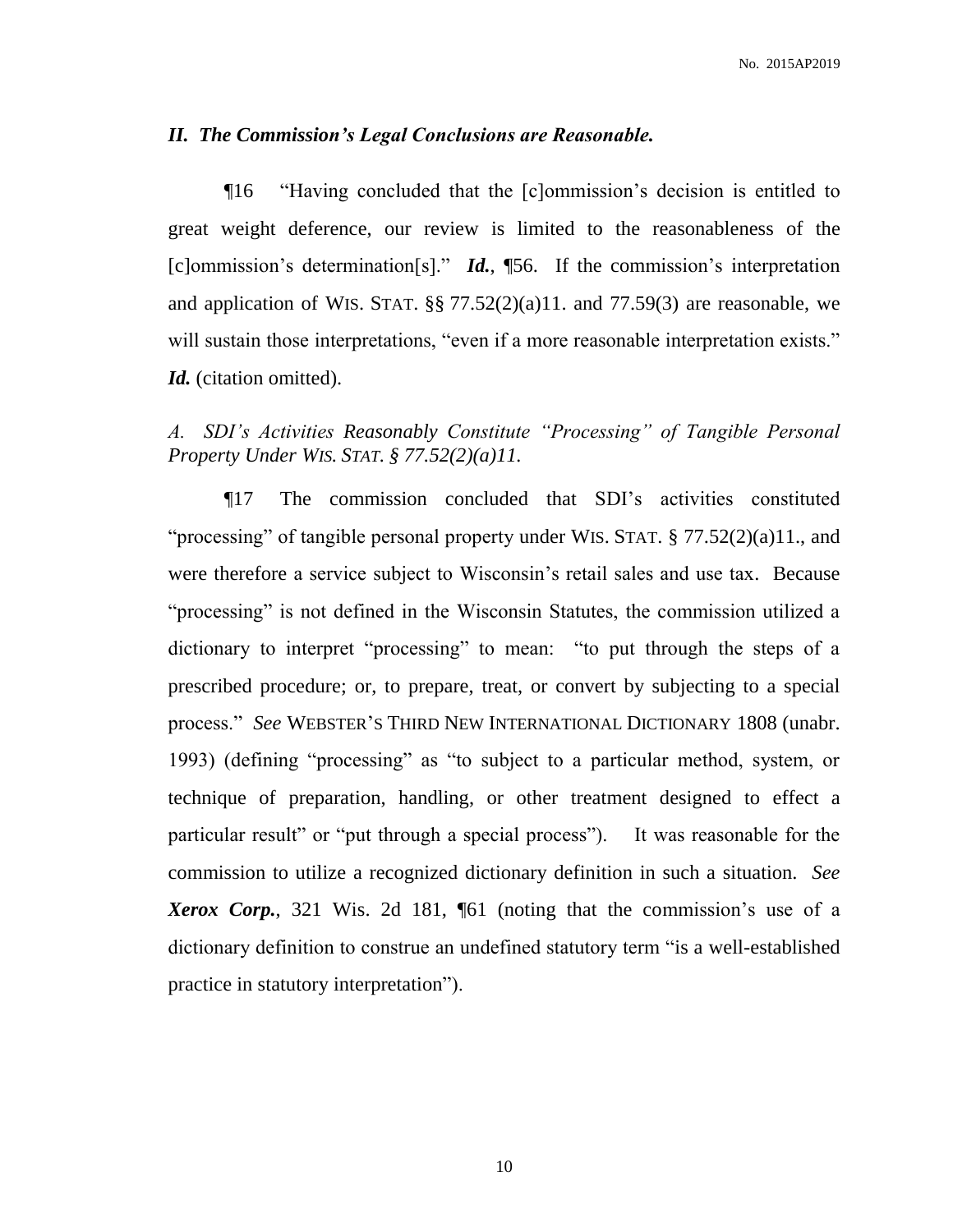¶18 Fox River Remediation and Tetra Tech argue the commission's conclusion that SDI's activities constituted "processing" of tangible personal property under WIS. STAT. § 77.52(2)(a)11. is unreasonable.<sup>7</sup> They first argue the commission relied on an overly broad dictionary definition of "processing." They assert the broad dictionary definition conflicts with the manifest intent of the legislature by transforming the narrow and selective sales and use tax on specific, enumerated retail services into a general sales and use tax on all retail services. We find Fox River Remediation and Tetra Tech's argument unpersuasive.

¶19 First, and perhaps to state the obvious, "processing" has to mean something. While Fox River Remediation and Tetra Tech argue it was the commission's burden to derive a reasonable definition of the term (which, they contend, it has failed to do), we do find it compelling that Fox River Remediation and Tetra Tech have failed to offer any alternative, proposed interpretation of the term used within WIS. STAT.  $\S 77.52(2)(a)11$ . Absent any competing, proposed meaning, we find it difficult to conclude the commission's use of an ordinary and accepted meaning of the term given the overall context of the statute is unreasonable.

¶20 Second, although the commission has interpreted the term "processing" in WIS. STAT.  $\S 77.52(2)(a)11$ . in a broad fashion for nearly two

 $\overline{a}$ 

<sup>&</sup>lt;sup>7</sup> Although not determinative of whether the commission's interpretation of "processing" in WIS. STAT. § 77.52(2)(a)11. was reasonable, we note that Tetra Tech's vice president of project engineering and senior engineer on the Fox River project testified in his deposition that he considered SDI's activity of separating dredged material from the Fox River into its constituent parts to be "processing."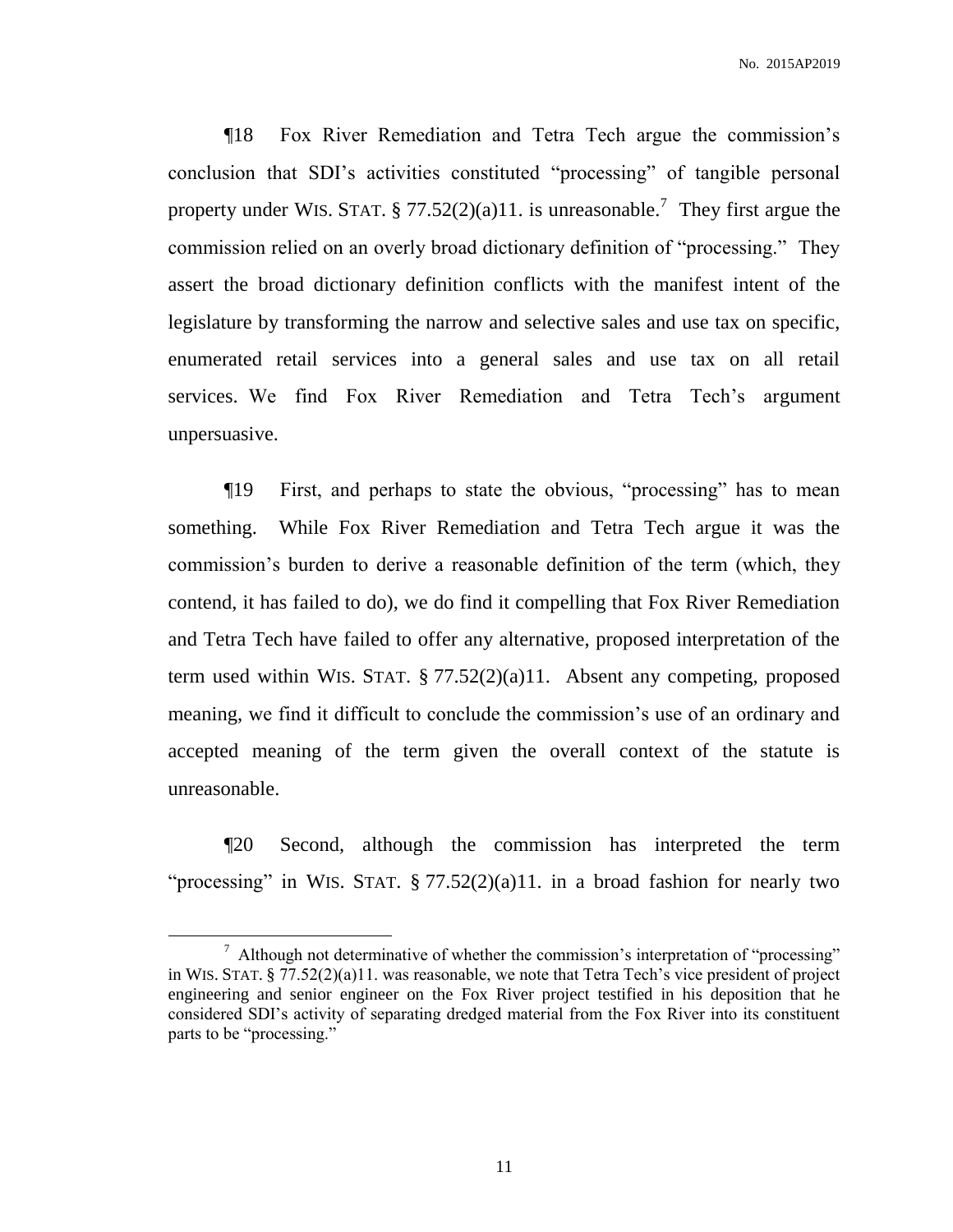decades, *see, e.g.*, *Hammersley*, *supra* at 31,399, its application is limited to tangible personal property—i.e., it is inapplicable to retail services not involving tangible personal property, *see* WIS. STAT. § 77.52(2)(a)11. Furthermore, the commission has continued to recognize that not all retail services are subject to Wisconsin's sales and use tax; only retail services which fall within one of the specific enumerated services in § 77.52(2)(a) are subject to sales and use tax. *See Brennan Marie, Inc. v. DOR, Wis. Tax Rep.* (CCH) ¶401-474 at 38,669 (WTAC 2011) (concluding that "barge fleeting services" do not fall within the ambit of Wisconsin's sales and use tax on retail services); *Manpower Inc. v. DOR*, Wis. Tax Rep. (CCH) ¶401-223 at 36,422 (WTAC 2009) (concluding that "temporary help services" are not subject to Wisconsin's sales and use tax on retail services). We reject Fox River Remediation and Tetra Tech's argument that the commission's interpretation of "processing" in  $\S 77.52(2)(a)11$ ., which is only applicable to tangible personal property, has somehow transformed Wisconsin's narrow and selective sales and use tax on specific, enumerated retail services into a general sales and use tax on all retail services, including those not involving tangible personal property.

¶21 Fox River Remediation and Tetra Tech's second argument is to note the commission found that SDI separated the dredged material into its constituent parts. Since WIS. STAT. § 77.52(2)(a) does not list "separation" as a taxable service, they argue the commission's conclusion is unreasonable because there is "ambiguity and doubt that SDI's activity is taxable." We disagree. Just because § 77.52(2)(a) does not specifically list "separation" as a taxable service, it does not follow that ambiguity and doubt exist. If ambiguity and doubt existed any time a taxable service was described utilizing words not explicitly found in § 77.52(2)(a), it would permit a taxpayer to avoid Wisconsin's sales and use tax by, for example,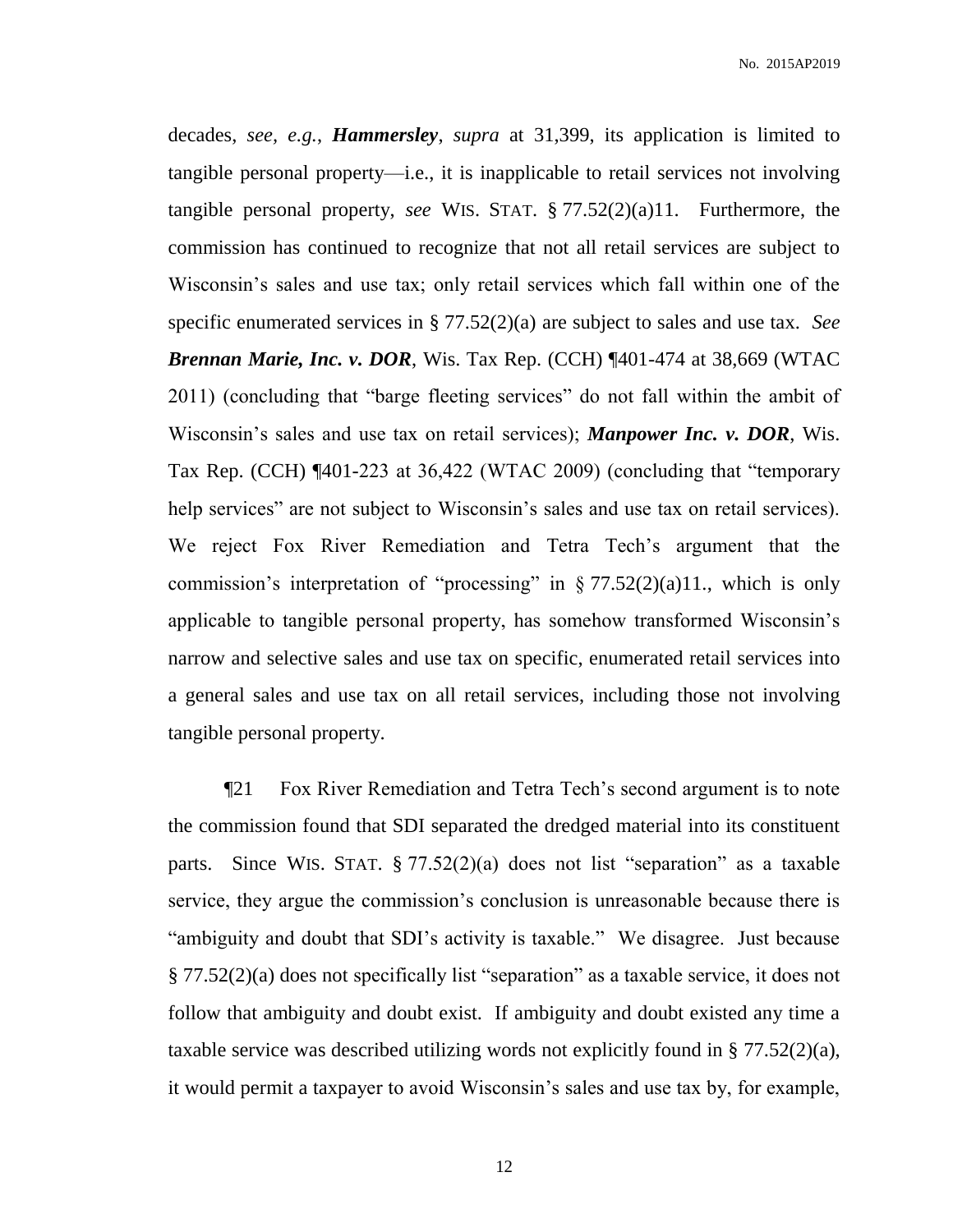No. 2015AP2019

characterizing its "processing" of stone as the "crushing" of stone. *Cf. Hammersley*, *supra* at 31,399 ("crushing" of stone constitutes "processing" of tangible personal property under  $\S 77.52(2)(a)11$ .). That would be tantamount to "tax avoidance by dictionary[,] and clearly the law does not sanction such a result." *Cellar Door N. Cent., Inc. v. DOR*, Wis. Tax Rep. (CCH) ¶401-686 at 40,648 (WTAC 2013). We are comfortable concluding it was reasonable for the commission to determine SDI was engaged in physical separation processing of the components of the dredged material for purposes of  $\S 77.52(2)(a)11$ .

¶22 Next, Fox River Remediation and Tetra Tech argue the commission's conclusion that SDI's activities constituted "processing" of tangible personal property under WIS. STAT. § 77.52(2)(a)11. is unreasonable because it is inconsistent with one of the department's administrative rules, WIS. ADMIN. CODE § TAX 11.38(2) (Sept. 2006),<sup>8</sup> noting that this subsection does not mention "separation." This argument is without merit. Subsection TAX 11.38(2) sets forth a non-exhaustive, illustrative list of services that constitute either "fabricating" or "processing" of tangible personal property under  $\S 77.52(2)(a)11$ .; this is clear from the subsection's title, "*EXAMPLES* OF FABRICATING AND PROCESSING SERVICES." (Emphasis added.) Therefore, the commission's conclusion that SDI's activities constituted "processing" of tangible personal property under § 77.52(2)(a)11. is consistent with § TAX 11.38(2).

¶23 Finally, Fox River Remediation and Tetra Tech argue the commission's conclusion is unreasonable because its interpretation of

 $8$  All references to WIS. ADMIN. CODE  $\S$  TAX 11.38 are to the September 2006 version, which was in effect during the relevant tax years in this case.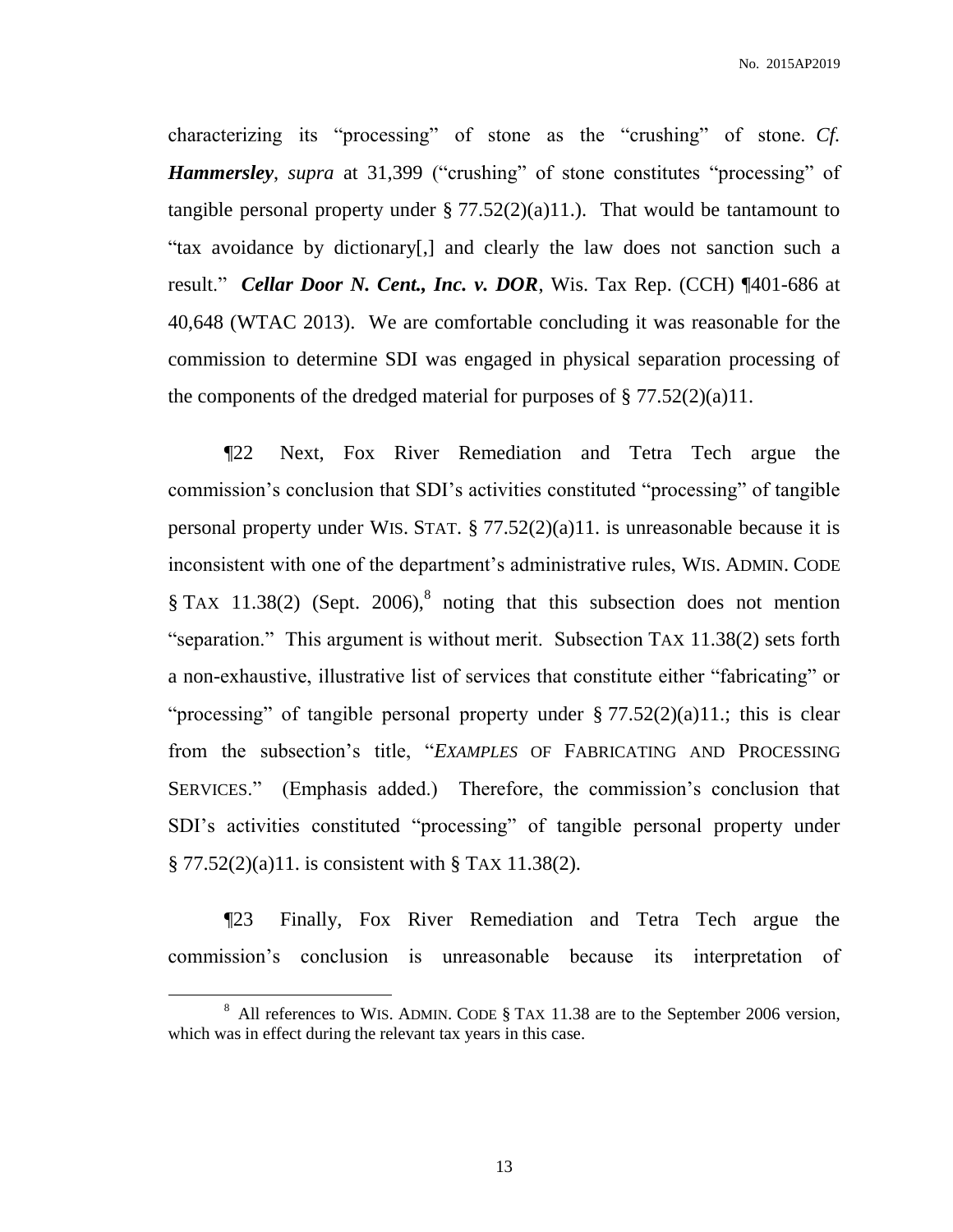"processing" in WIS. STAT. § 77.52(2)(a)11. renders the remaining language in  $\S$ §77.52(2)(a)10. and 77.52(2)(a)11. superfluous. We disagree. It is true that "[s]tatutory language is read where possible to give reasonable effect to every word, in order to avoid surplusage." *State ex rel. Kalal v. Circuit Court for Dane Cty.*, 2004 WI 58, ¶46, 271 Wis. 2d 633, 681 N.W.2d 110 (citation omitted). However, "[t]he use of different words joined by the disjunctive connector 'or' normally broadens the coverage of the statute to reach distinct, although potentially overlapping sets." *Pawlowski v. American Family Mut. Ins. Co.*, 2009 WI 105, ¶22, 322 Wis. 2d 21, 777 N.W.2d 67.

 $\P$ 24 The relevant words in WIS. STAT. § 77.52(2)(a)11.—i.e., producing, fabricating, processing, printing, imprinting—each have independent meaning<sup>9</sup> and are joined by the disjunctive connector "or." Therefore, the commission's interpretation of "processing" does not render the remaining language in § 77.52(2)(a)11. superfluous. *See Pawlowski*, 322 Wis. 2d 21, ¶22. Likewise, the relevant words in § 77.52(2)(a)10.—i.e., repair, service, alteration, fitting, cleaning, painting, coating, towing, inspection, maintenance—each have

<sup>&</sup>lt;sup>9</sup> For example, resorting again to dictionary definitions, "processing" is defined as "to subject to a particular method, system, or technique of preparation, handling, or other treatment designed to effect a particular result" or "put through a special process." WEBSTER'S THIRD NEW INTERNATIONAL DICTIONARY 1808 (unabr. 1993). "Producing" is defined as "to give being, form, or shape to." *Id.* at 1810. "Fabricating" is defined as "to form into a whole by uniting parts." *Id.* at 811. "Printing" is defined as "to produce printed matter." *Id.* at 1803. "Imprinting" is defined as "to mark by pressure."  $\vec{Id}$  at 1137. Each word has independent meaning, even though the meaning of those words may overlap in their application to a particular "activity." *Cf. Hammersley Stone Co. v. DOR*, Wis. Tax Rep. (CCH) ¶400-383 at 31,398-31,400 (WTAC 1998) (crushing of stone constitutes both "processing" of tangible personal property under WIS. STAT.  $\S 77.52(2)(a)11$ . and "alteration" of tangible personal property under  $§ 77.52(2)(a)10.$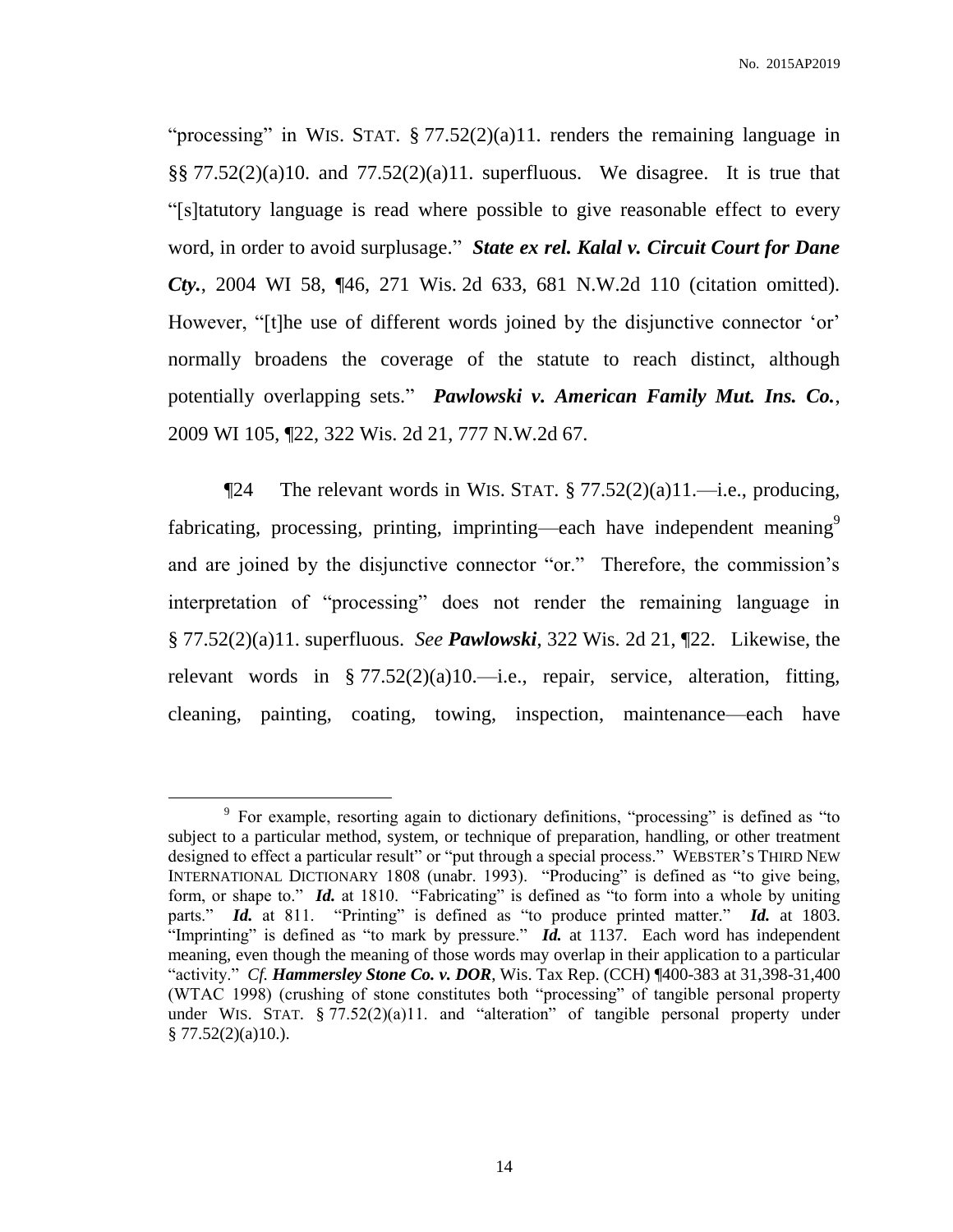independent meaning.<sup>10</sup> Although § 77.52(2)(a)10. and § 77.52(2)(a)11. are not explicitly joined by the disjunctive connector "or," the structure of  $\S 77.52(2)(a)$ operates to make those paragraphs disjunctive alternatives. *See* § 77.52(2)(a) ("The tax imposed herein applies to the following types of services …."). The terms in §§ 77.52(2)(a)10. and 77.52(2)(a)11. may overlap in their application,<sup>11</sup> but because each relevant term in  $\S$   $77.52(2)(a)10$ . and  $77.52(2)(a)11$ . has independent meaning, and the structure of  $\S 77.52(2)(a)$  operates to make those paragraphs disjunctive alternatives, the commission's interpretation of "processing" does not render the remaining language in  $\S 77.52(2)(a)10$ . superfluous. *See Pawlowski*, 322 Wis. 2d 21, ¶22.

# *B. WISCONSIN STAT. § 77.59(3) Did Not Preclude the Department from Raising WIS. STAT. § 77.52(2)(a)11. as an Alternative Legal Basis for Taxation Before the Commission.*

¶25 The commission concluded WIS. STAT. § 77.59(3) did not preclude the Department from raising WIS. STAT.  $\S 77.52(2)(a)11$ . before the commission as an alternative legal basis for taxation simply because it was not first asserted in the Department's written notices of determination to Fox River Remediation and Tetra Tech. Fox River Remediation and Tetra Tech argue the commission's conclusion is unreasonable because, by failing to include  $\S 77.52(2)(a)11$ . in its notices of determination, the Department violated § 77.59(3)'s requirement that

<sup>&</sup>lt;sup>10</sup> For example, "repair" is defined as "to restore by replacing a part or putting together what is torn or broken." WEBSTER'S THIRD NEW INTERNATIONAL DICTIONARY 1923 (unabr. 1993). In contrast, "inspection" is defined as "strict or close examination." *Id.* at 1170.

<sup>&</sup>lt;sup>11</sup> See **Hammersley**, supra at 31,398-31,400 (crushing of stone constitutes both "processing" of tangible personal property under WIS. STAT. § 77.52(2)(a)11. and "alteration" of tangible personal property under WIS. STAT. § 77.52(2)(a)10.).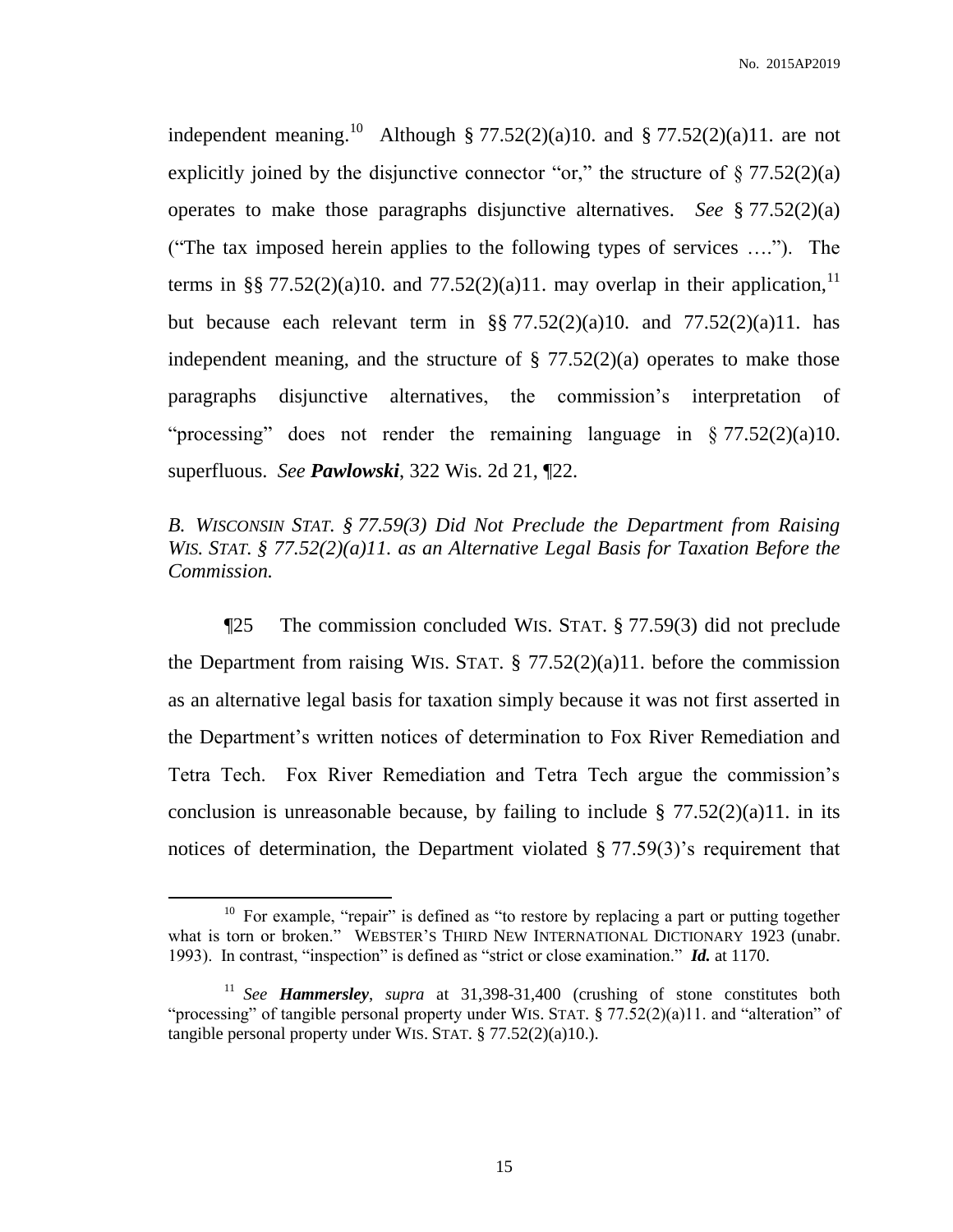the "determination of the tax liability of a person" "shall be in writing." They also contend allowing such a new assertion violates due process. We disagree in both respects. <sup>12</sup>

¶26 WISCONSIN STAT. § 77.59(3) only requires the notice of determination to "be in writing" and to "specify whether the determination is an office audit determination or a field audit determination." Fox River Remediation and Tetra Tech are unable to point to any specific language in § 77.59(3) requiring the Department to provide every possible statutory or legal basis for taxation in its notice of determination. *See Midwest Track Assocs.*, *supra* at 33,291 ("[T]he Department complied with [the statutory] procedures; it simply provided an alternative ground for its assessment after those procedures had been followed."). The Department's general practice of including the legal theory on which the tax liability is based is just that, a practice, not a statutory requirement. Additionally, the commission has noted that "a taxpayer is permitted to raise new issues before the [c]ommission even after filing petitions with the Department and [c]ommission." *Id.* at 33,292. It would be incongruous to permit a taxpayer to raise new issues before the commission, but forbid the Department to do the same. *See id.* at 33,291 (noting that if the Department was forbidden from raising new issues before the commission, "then taxpayers would be equally prohibited from raising new arguments before the [c]ommission").

<sup>&</sup>lt;sup>12</sup> Fox River Remediation and Tetra Tech argue that the Department's "after-the-fact justification raises significant due process and fairness issues" and assert that "[t]he Department's practice in this case has been arbitrary and unfair." (Footnotes omitted.) However, their due process argument is conclusory and inadequately developed. Therefore, we decline to address it. *See Associates Fin. Servs. Co. of Wis. v. Brown*, 2002 WI App 300, ¶4 n.3, 258 Wis. 2d 915, 656 N.W.2d 56 (declining to address conclusory argument).